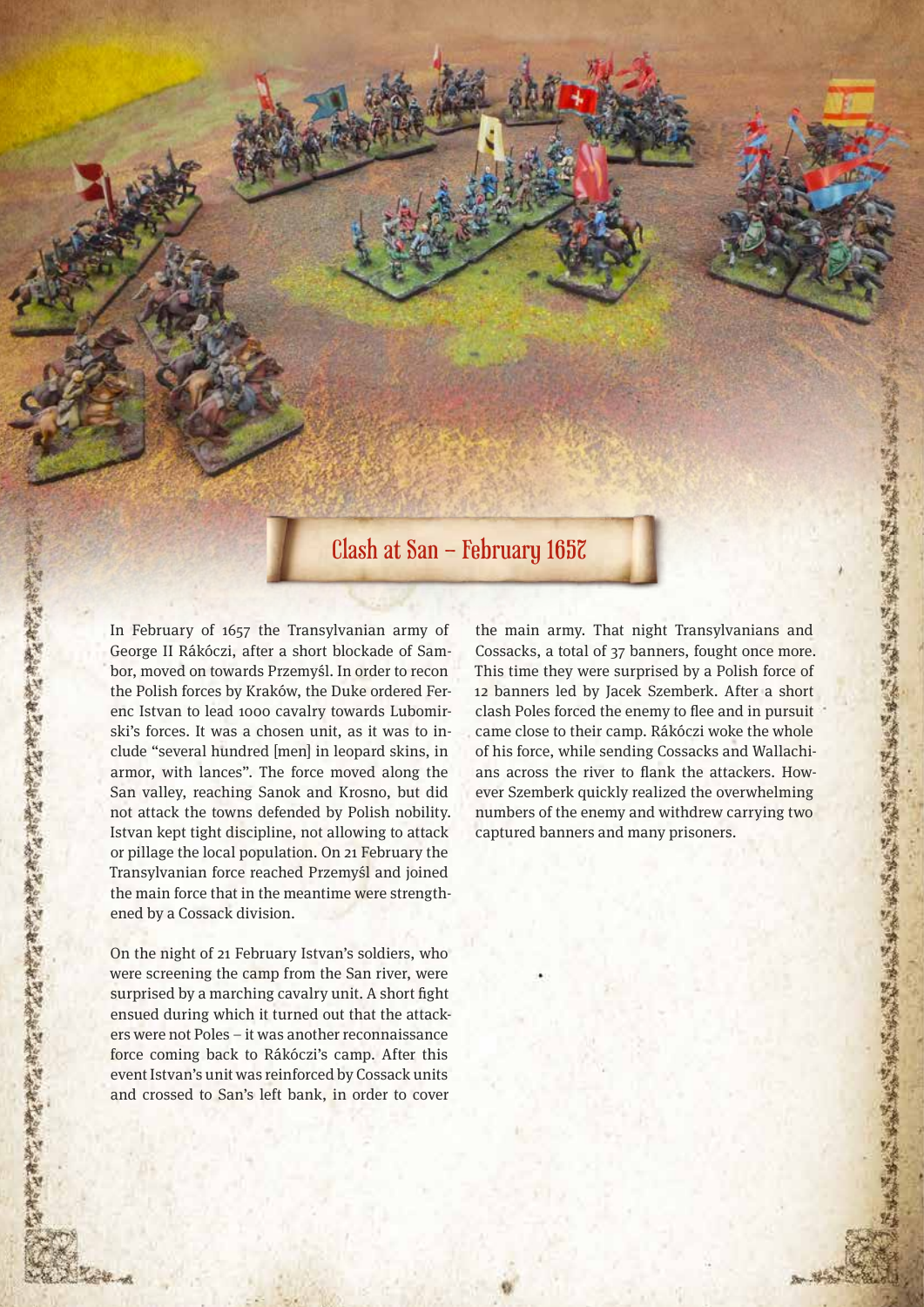## Jacek Szemberk's Skirmish Force - February 1657

Special rules: ON THEIR OWN LAND, SWIMMING, MARCH ATTACK



Colonel Jacek Szemberk













NOTES:



- +1 FSP for a Rotamaster . If you deploy FSP: 9 or 10 level you may deploy Rotamaster for free.
- +1 FSP for any 3 additional cavalry bases.
- Only one cossack style cavalry banner (regular or elite) may be fielded with spears (you may field two such a banners if your Skirmish Force has at least 10 FSP).
	- You may exchange 2-base elite cossack style banner from the base of Skirmish Force with a 3-base elite Wallachian banner.

Rotamaster

\* This Skirmish Force is Polish Skirmish Force.

**March attack** – this Skirmish Force receives one free Reconnaissance Effect: Forced March (you don't have to pay for it). It can be used for unit or squadron up to 6 bases strong . You can use it even if you have lost Reconnaissance. It's doesn't count as 'regular' Forced March, so you still may buy up to 3 Forced Marches for Reconnaissance Points.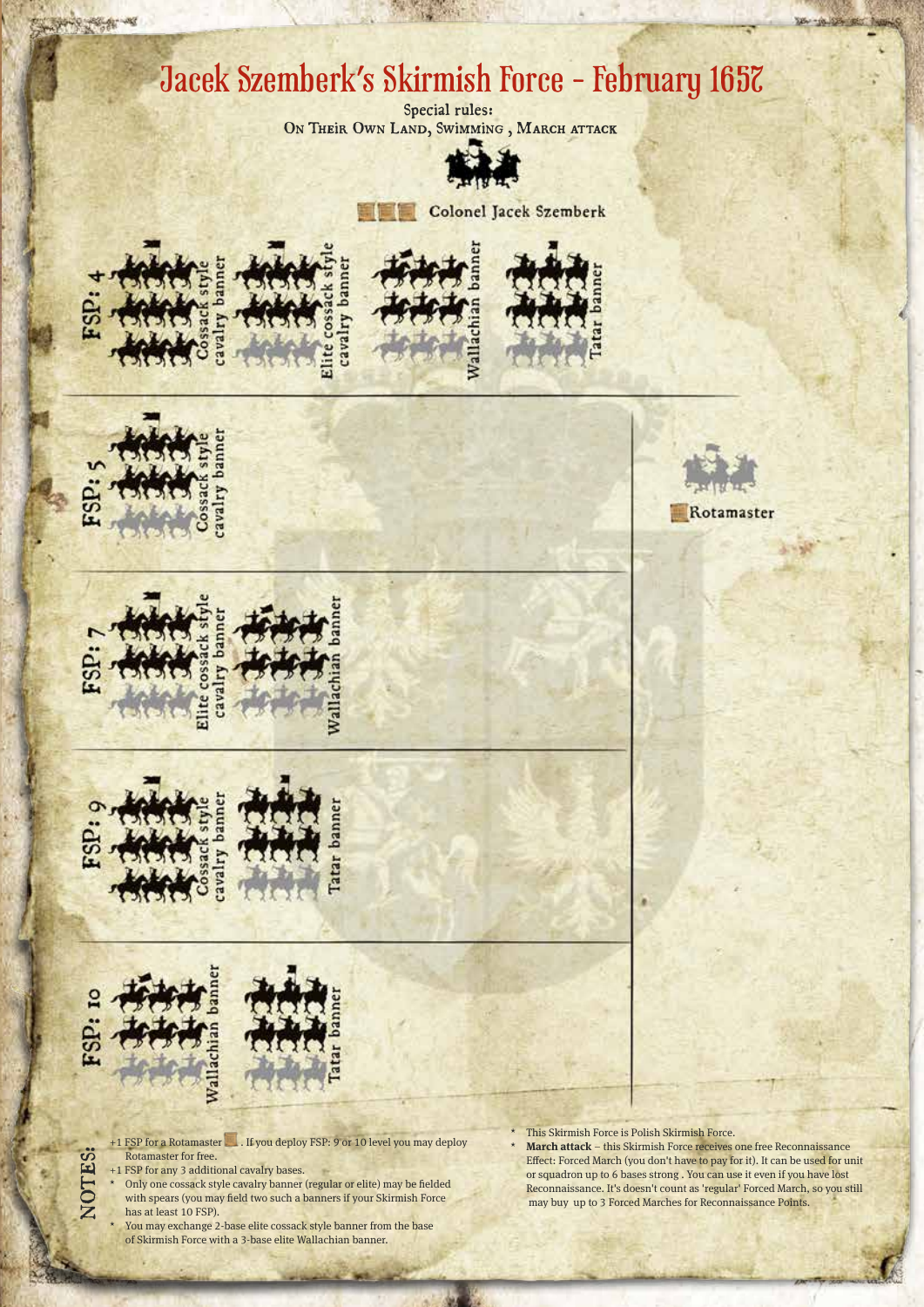## Ferenc Istvan's Skirmish Force – February 1657

Special rules: STRICT Discipline, TAKE THAT HILL!, AMBUSH



Ferenc Istvan



ESP

FSP:









Lieutenant

Mou



NOTES:

dS.





zékely Cavalry **OR** 



OR











+1 FSP for Lieutenant \* Cavalry banners must be deployed (if possible) in squadrons of at least 4 bases. \* **Strict Discipline:** all units in Skirmish Force lose Robbers special rule.